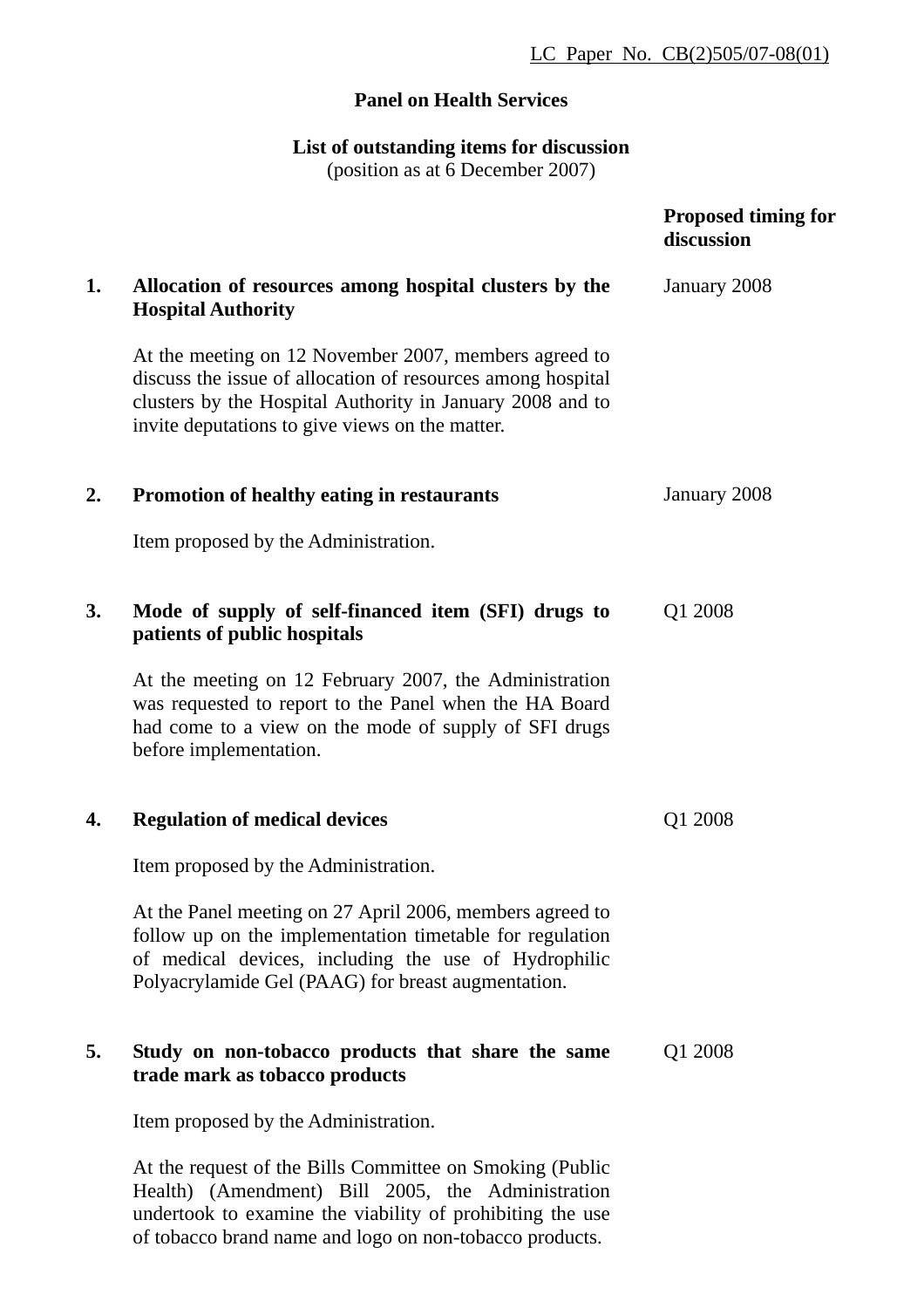| 6. | Progress report on promoting healthy eating among<br>school children                                                                                                                                                                                                                                                                                                                                                                 | discussion<br>Q2 2008 |
|----|--------------------------------------------------------------------------------------------------------------------------------------------------------------------------------------------------------------------------------------------------------------------------------------------------------------------------------------------------------------------------------------------------------------------------------------|-----------------------|
|    | The item was last discussed by the Panel at the meeting on 8<br>January 2007. The Administration was requested to report<br>to the Panel after it had completed an evaluation study of<br>the campaign to promote healthy eating habit among school<br>children at the end of the 2006-2007 school year and to take<br>into account members' views and suggestions in the<br>comprehensive review of the campaign.                   |                       |
| 7. | Progress report on registration of Chinese Medicine<br>practitioners (CMPs)                                                                                                                                                                                                                                                                                                                                                          | <b>May 2008</b>       |
|    | Subsequent to the meeting on 13 November 2006, the Panel<br>has decided that the issue of providing appropriate<br>assistance to listed CMPs seeking to obtain registration<br>status be made a standing agenda item for discussion by the<br>Panel every six months.                                                                                                                                                                |                       |
|    | The item was last discussed by the Panel at its meeting on<br>12 November 2007.                                                                                                                                                                                                                                                                                                                                                      |                       |
| 8. | Eligibility for subsidised public benefits of non-eligible<br>persons (NEPs) whose spouses are Hong Kong<br>residents and those who are not                                                                                                                                                                                                                                                                                          | To be confirmed       |
|    | During the discussion on the issue of "Obstetric service"<br>charge for NEPs whose spouses are Hong Kong residents"<br>on 30 April 2007, members agreed that a joint meeting<br>should be held with other relevant Panels to discuss with<br>the Chief Secretary for Administration on the impact of<br>eligibility for public benefits by NEPs whose spouses were<br>Hong Kong residents on population policy and family<br>policy. |                       |
| 9. | Regulation of "Health Maintenance Organisations"<br>(HMOs)                                                                                                                                                                                                                                                                                                                                                                           | To be confirmed       |
|    | The issue was last discussed at the meeting<br>on<br>11 June 2007. The Administration was requested to<br>revert to the Panel the timeframe for establishing a<br>statutory licensing regime to regulate HMOs, in view of<br>the lack of adequacy of the Medical Director concept to<br>safeguard patients' welfare.                                                                                                                 |                       |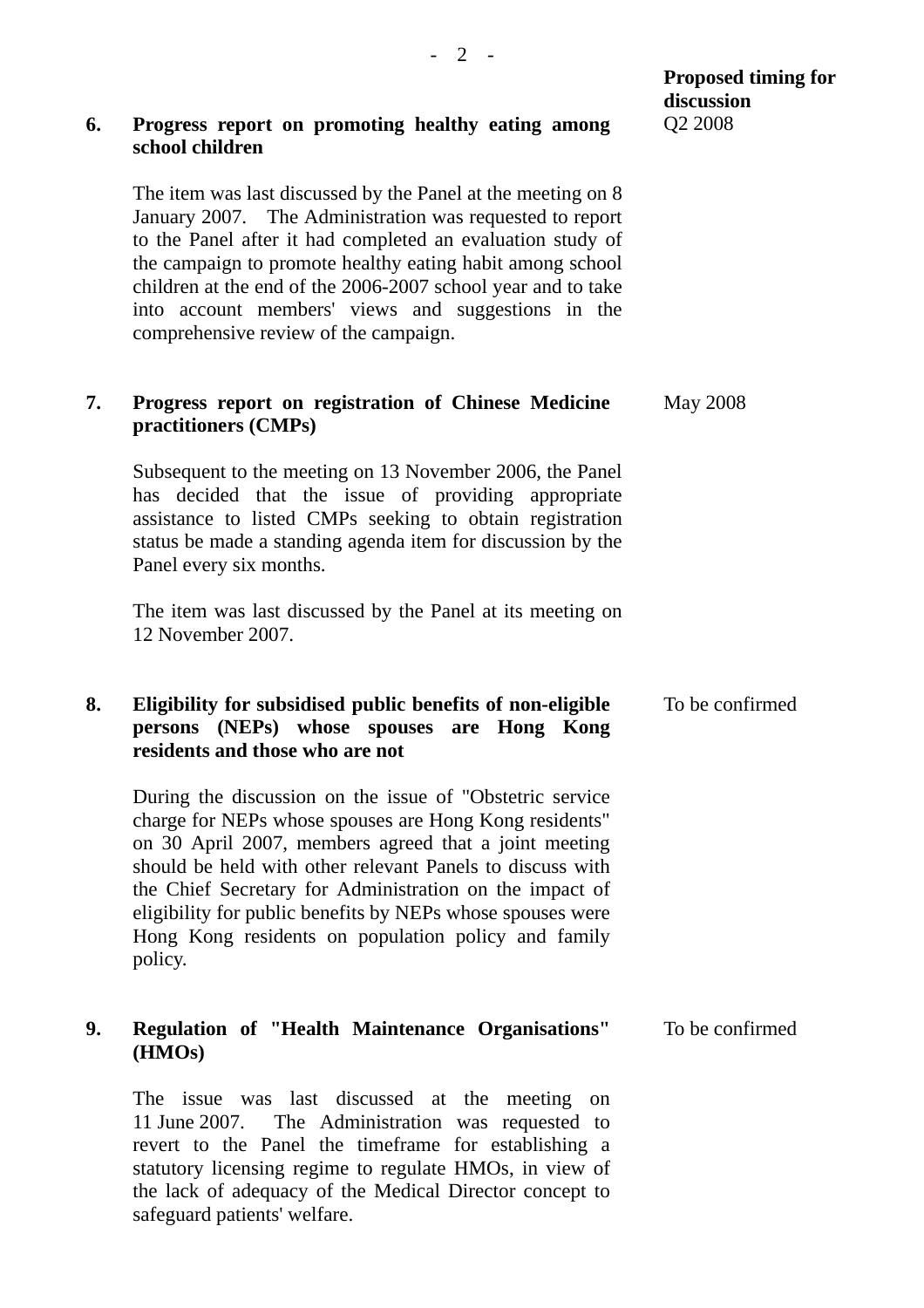| 10. | Review of the assessment criteria for introducing new                                                                                                                                                                                                                                                                                                                                                      | <b>Proposed timing for</b><br>discussion<br>To be confirmed |
|-----|------------------------------------------------------------------------------------------------------------------------------------------------------------------------------------------------------------------------------------------------------------------------------------------------------------------------------------------------------------------------------------------------------------|-------------------------------------------------------------|
|     | drugs into the Hospital Authority Drug Formulary and<br>for assistance under the Samaritan Fund                                                                                                                                                                                                                                                                                                            |                                                             |
|     | Item proposed by Dr Hon Fernando CHEUNG.                                                                                                                                                                                                                                                                                                                                                                   |                                                             |
| 11. | <b>Operation of public mortuaries</b>                                                                                                                                                                                                                                                                                                                                                                      | To be confirmed                                             |
|     | Dr Hon KWOK Ka-ki has proposed to discuss the<br>captioned matter arising from the failure of a mortuary<br>staff at Victoria Public Mortuary to observe the stipulated<br>procedures for claiming of deceased body before sending<br>the body for burial.                                                                                                                                                 |                                                             |
| 12. | <b>Health care financing</b>                                                                                                                                                                                                                                                                                                                                                                               | To be confirmed                                             |
|     | Item proposed by the Administration.                                                                                                                                                                                                                                                                                                                                                                       |                                                             |
| 13. | <b>Communicable Disease Information System</b>                                                                                                                                                                                                                                                                                                                                                             | To be confirmed                                             |
|     | Item proposed by the Administration                                                                                                                                                                                                                                                                                                                                                                        |                                                             |
| 14. | Regulation of health care personnel not currently<br>subject to statutory registration                                                                                                                                                                                                                                                                                                                     | To be confirmed                                             |
|     | Item proposed by Dr Hon KWOK Ka-ki.                                                                                                                                                                                                                                                                                                                                                                        |                                                             |
| 15. | Separation of prescribing from dispensing of drugs                                                                                                                                                                                                                                                                                                                                                         | To be confirmed                                             |
|     | Item proposed by Dr Hon YEUNG Sum.                                                                                                                                                                                                                                                                                                                                                                         |                                                             |
|     | The item was last discussed by the Panel at the meeting on<br>28 June 2005, during which the Administration advised<br>that its position was that the matter would require<br>thorough discussion by the stakeholders and the<br>community at large, and the Administration would<br>continue to listen to views and engage the parties<br>concerned in the discussion before deciding the way<br>forward. |                                                             |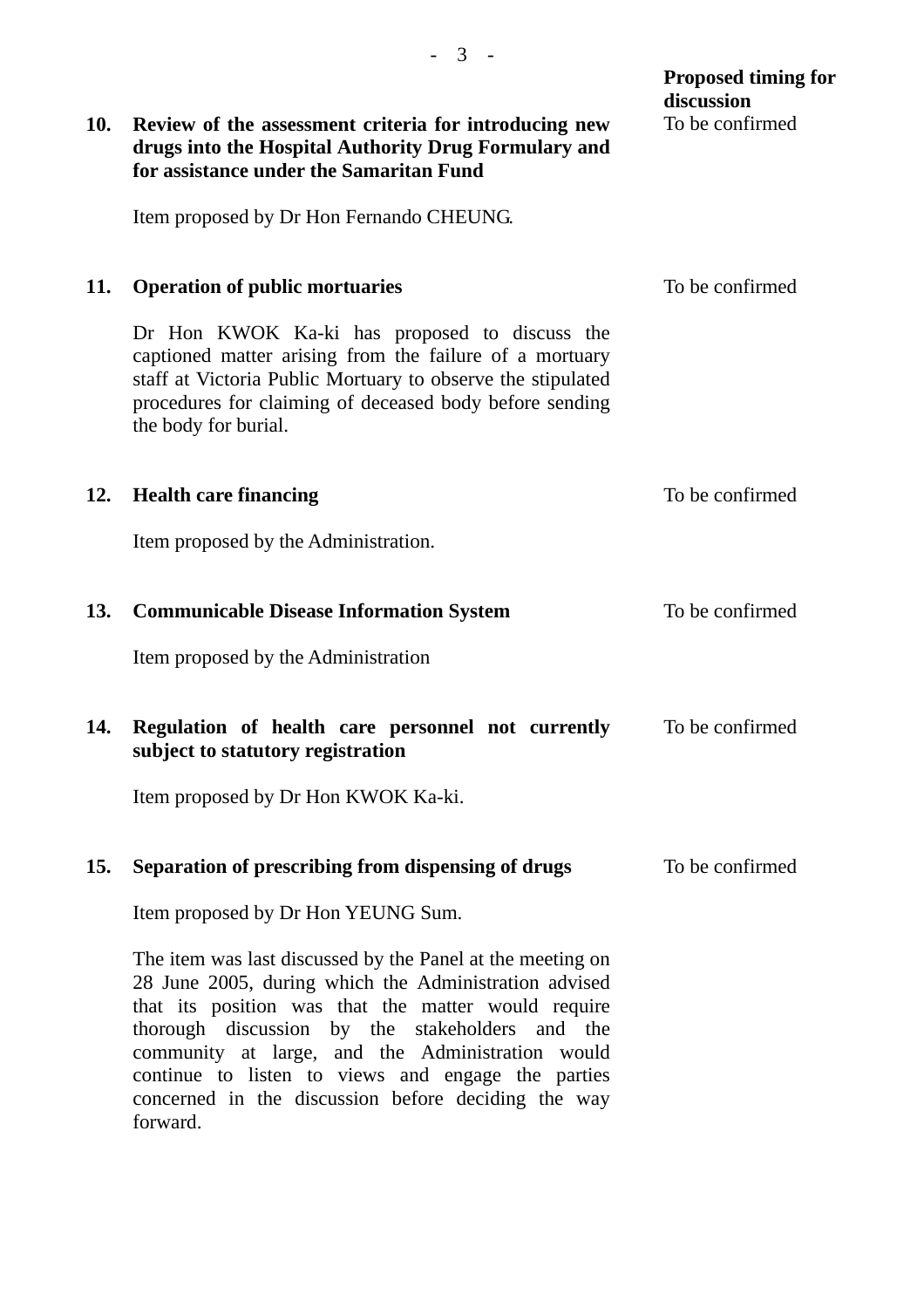| <b>16.</b> | Health care complaints mechanism                                                                                                         | <b>Proposed timing for</b><br>discussion<br>To be confirmed |
|------------|------------------------------------------------------------------------------------------------------------------------------------------|-------------------------------------------------------------|
|            | This item was previously discussed by the Panel in 2002.<br>The Administration undertook to revert on this subject.                      |                                                             |
| 17.        | Enhancing the provision of dental care for the elderly<br>extending school dental care<br>and<br>services<br>to<br>post-primary students | To be confirmed                                             |
|            | Item proposed by Dr Hon KWOK Ka-ki.                                                                                                      |                                                             |
| 18.        | <b>Medical Misadventure Fund</b>                                                                                                         | To be confirmed                                             |
|            | Item proposed by Hon Albert HO.                                                                                                          |                                                             |
| 19.        | professional<br>indemnity<br><b>Increase</b><br>in<br>insurance<br>premiums                                                              | To be confirmed                                             |
|            | Item proposed by Dr Hon KWOK Ka-ki.                                                                                                      |                                                             |
| 20.        | <b>Regulation of services provided by beauticians</b><br>Item proposed by Dr Hon KWOK Ka-ki.                                             | To be confirmed                                             |
|            |                                                                                                                                          |                                                             |
| 21.        | Medical practice by unregistered medical practitioners                                                                                   | To be confirmed                                             |
|            | Item proposed by Dr Hon KWOK Ka-ki.                                                                                                      |                                                             |
| 22.        | Expansion of private services by the Hospital<br><b>Authority</b>                                                                        | To be confirmed                                             |
|            | Item proposed by Hon Andrew CHENG.                                                                                                       |                                                             |
| 23.        | Report on "Substitute decision-making and advance"<br>directives in relation to medical treatment"                                       | To be confirmed                                             |
|            | The above report was published by the Law Reform<br>Commission of Hong Kong in August 2006.                                              |                                                             |